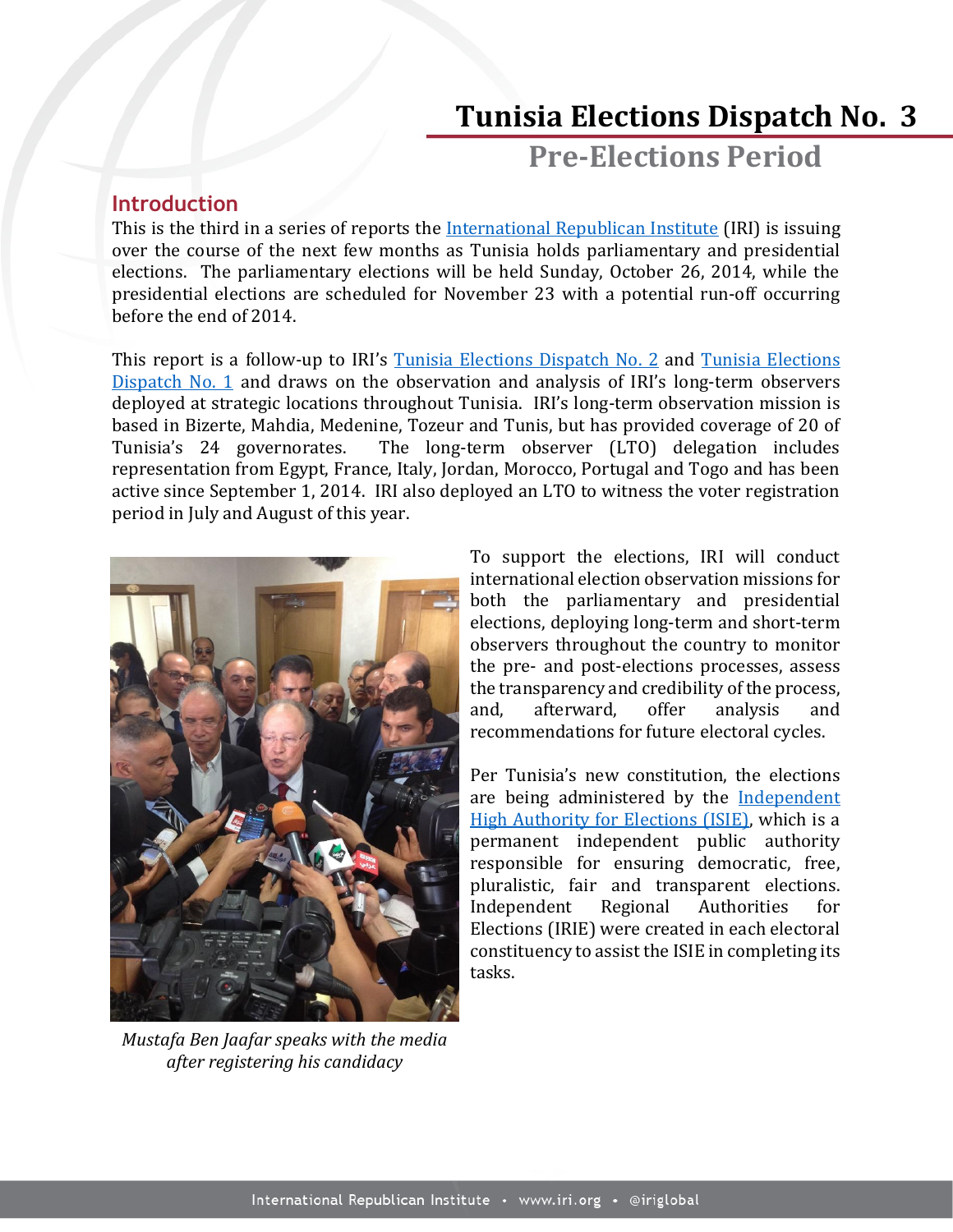# **Fast Facts on the Pre-Elections Period**

- From August 22-29, 2014, political parties, coalitions and independent candidates vying for the legislative elections submitted candidate lists to the ISIE.
- The ISIE published preliminary lists on September 5, 2014.
- The ISIE approved 1,327 lists, comprising 15,256 candidates.
- Presidential candidates submitted candidacy registration materials to the ISIE from September 8-22, 2014.
- The ISIE received 70 presidential candidate applications, 59 in the final 72 hours; 27 were accepted.
- IRIEs have recruited, selected and trained tens of thousands of polling center staff.
- The official election campaign period kicked off on October 4, 2014.
- Party campaigning has had a sluggish start, but activities have been ramping up in recent days.
- Women and youth are increasingly visible in the political and electoral process.
- Media coverage of elections has been limited, but has increased considerably since the start of the campaign season.
- Civil society is engaged in supporting the electoral process, but funding and volunteer recruitment challenges have limited civil society's impact.
- The security situation has been generally calm.

## **ELECTION ADMINISTRATION**

Since September 1, 2014, IRI's LTO teams have consistently engaged IRIE representatives in governorates across the country. Each IRIE is broadly supported by governors who are promoting active participation in elections, while emphasizing the importance of the neutrality of state officials and encouraging fairness and respect for rules and procedures. This support, along with regular communication with the ISIE, has been critical during this busy phase of the electoral process. Over the last several weeks, Tunisia's electoral administrator has processed, published and finalized candidate lists for the legislative elections, recruited, selected and trained polling staff, located and established polling centers and polling stations, processed and submitted the preliminary list of presidential candidates and trained and deployed campaign controllers for the ongoing campaign period, all while continually engaging other elections stakeholders, including political parties, civil society, media and election observers.

## *Candidate Lists*

Prior to the LTOs' arrival in Tunisia, candidate lists for the legislative elections had been submitted to the IRIEs. IRI observers found that IRIE representatives were well versed in the electoral law, particularly as it relates to electoral lists. Accordingly, the preliminary lists of candidates were formally published on September 5, following the electoral calendar. This process was observed as quite transparent as IRIEs posted the lists as soon as they were published by the ISIE and provided appropriate, technical explanations for any of the lists that were rejected. More than 1,500 candidate lists were submitted and, after a busy period of appeals, 1,327 lists comprising 15,256 candidates were approved.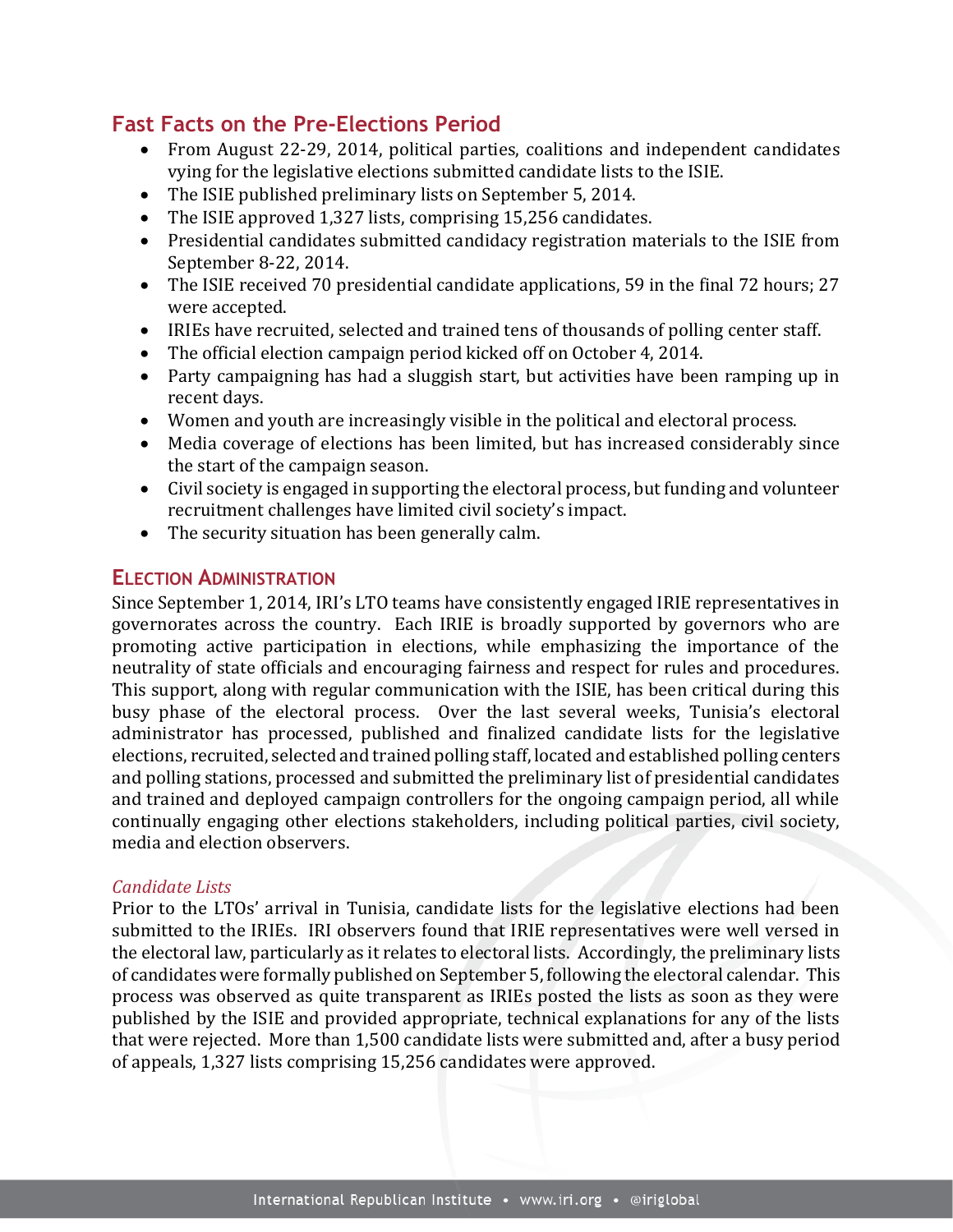Separately, the ISIE received applications from presidential candidates from September 8- 22. By September 19, IRI's long term observer in Tunis noted that only 11 applications had been submitted. In the final 72 hours the ISIE received more than 59 additional applications, which created logistical challenges that proved quite cumbersome. After thorough review, the ISIE accepted 27 applications for presidential candidacy.

#### *Polling Staff Recruitment*

After concluding a busy period reviewing candidate applications, the IRIEs focused their efforts on finalizing the provisional lists of polling staff and publishing the lists for review by stakeholders. Although most IRIEs were able to recruit enough staff, IRI observers noted that IRIES encountered difficulty finding a sufficient number of polling workers in rural areas. This was true in both the north and south of the country.

Recruitment and selection has been transparent throughout the process. Lists of prospective polling workers were posted and their final selection was made only after thorough review and scrutiny by political parties and civil society. Affiliation with a political party was the reason for most of the rejections. IRI was also encouraged by the large number of women and youth who comprised polling center staff.

During this busy period IRIE staff confirmed polling center locations and determined the appropriate number of polling stations to be organized at each center.

#### *Election Campaign*

Several IRIEs workers lamented their inability to tamp down on party campaign activities prior to the official campaign period. The ambiguity in the electoral law on what constitutes inappropriate party campaign activity prior to the official campaign period contributed to discord between political parties and the electoral administrators. Some IRIEs registered formal complaints to the ISIE about this incongruity in the law; however, the complaints have not yet been addressed due to the demanding electoral schedule. It appears that many parties were conducting campaign activities in advance of the start of the official campaign period on October 4.

Since the start of the official campaign period, IRIEs have had much more authority over campaigning. Campaign controllers have been trained and deployed and are now monitoring party activity. According to the IRIEs, the most numerous infractions registered so far have been the destruction of party campaign posters and posting campaign material in unauthorized spaces. These infractions are considered minor by the IRIEs, which allow parties a period of 24 hours to resolve any infraction. If the party or list obeys the IRIE's warning, the IRIEs consider the issue resolved. If the list or party refuses to address the issue, then it can be fined. IRI has noted that some parties have failed to request permission, per the electoral law, from their respective IRIEs to hold campaign events. LTOs even met with campaign controllers at a political party campaign event in which the IRIE representatives stated that the event had taken place without the mandatory 48-hour prior approval. This kind of infraction has been reported in other governorates, but LTOs have learned that IRIEs are not addressing these violations.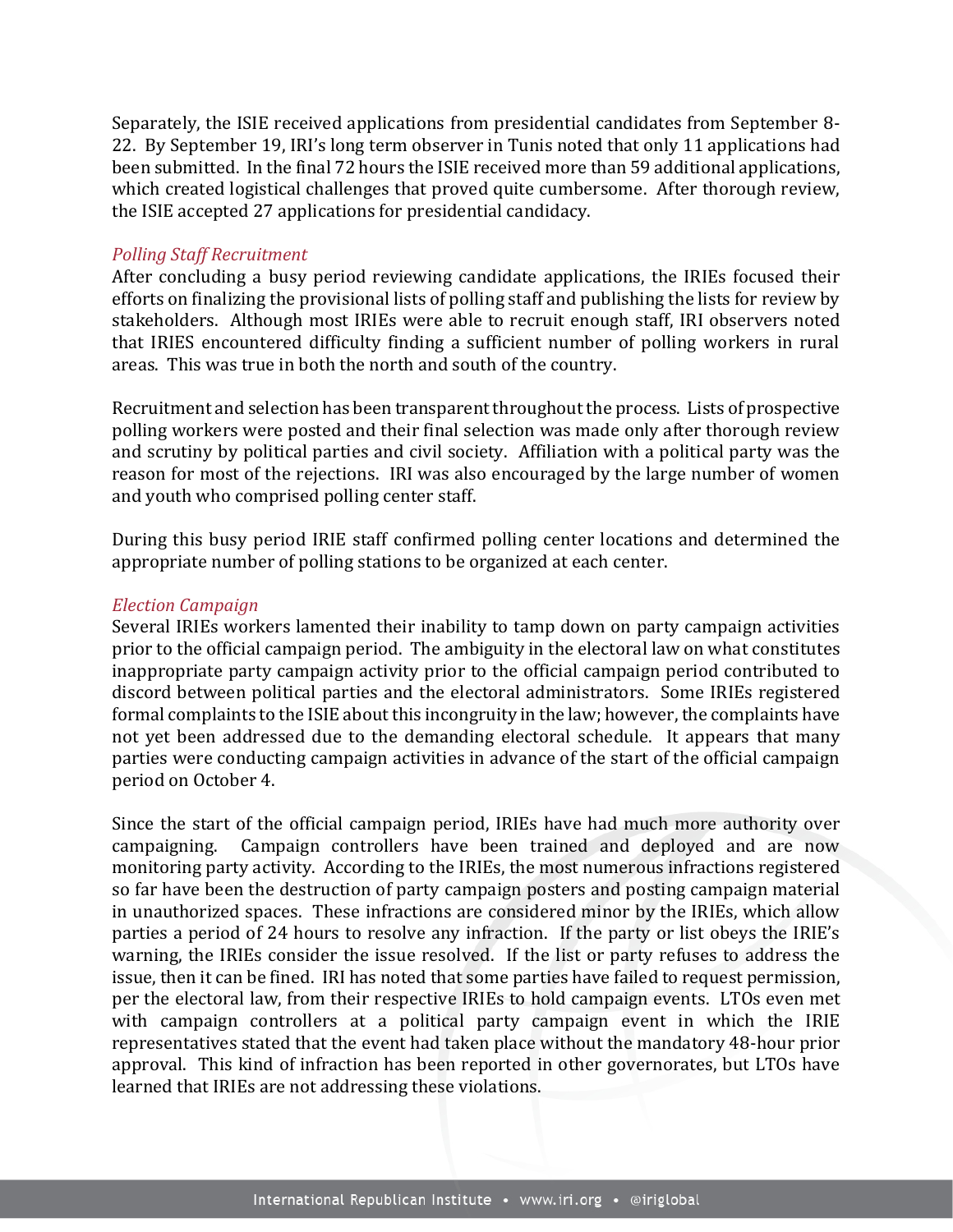#### *Administration*

The relationship between IRIEs and the ISIE appears to be operating efficiently to date. IRIEs expressed across the board that they felt they had adequate support from the ISIE and that regular communication was taking place, thanks in part to consistent training and well established internal communication structures. However, IRI consistently heard that the main difficulty for the electoral management body was the lack of human resources and concerns related to logistical and administrative constraints. More staff is needed to control and enforce the electoral law and monitor adherence.

## **POLITICAL PARTIES AND ELECTION CAMPAIGN**

Generally, IRI's LTOs have encountered enthusiastic party members and candidates who, encouraged by the voter registration campaign, believe there will be significant voter turnout for the legislative elections due to the critical transitional period the country finds itself in. However, they acknowledge that as political parties and associations they must meaningfully encourage voters to turn out on Election Day.

#### *Preparation and Administration*

Many political parties expressed confidence in their logistical and organizational preparedness, as well as their readiness to message to voters. During the last several weeks, parties have been drafting messages to present party programs in a campaign context. In the lead-up to the campaign period, parties were forming committees, recruiting party agents for polling centers and training party activists on various campaign strategies. Parties also conveyed general confidence in the ISIE's and IRIEs' ability to administer the elections process. The parties that remained skeptical were mainly concerned by the logistical challenges they have witnessed, affirming what some IRIEs had already communicated.

LTOs in each region noted that political parties plan to observe both voting procedures during the day and vote tabulation in the evening in a wide array of polling centers. Some smaller parties and coalitions are working together to observe polling stations in order to minimize logistical expenditures and encourage broader collaboration.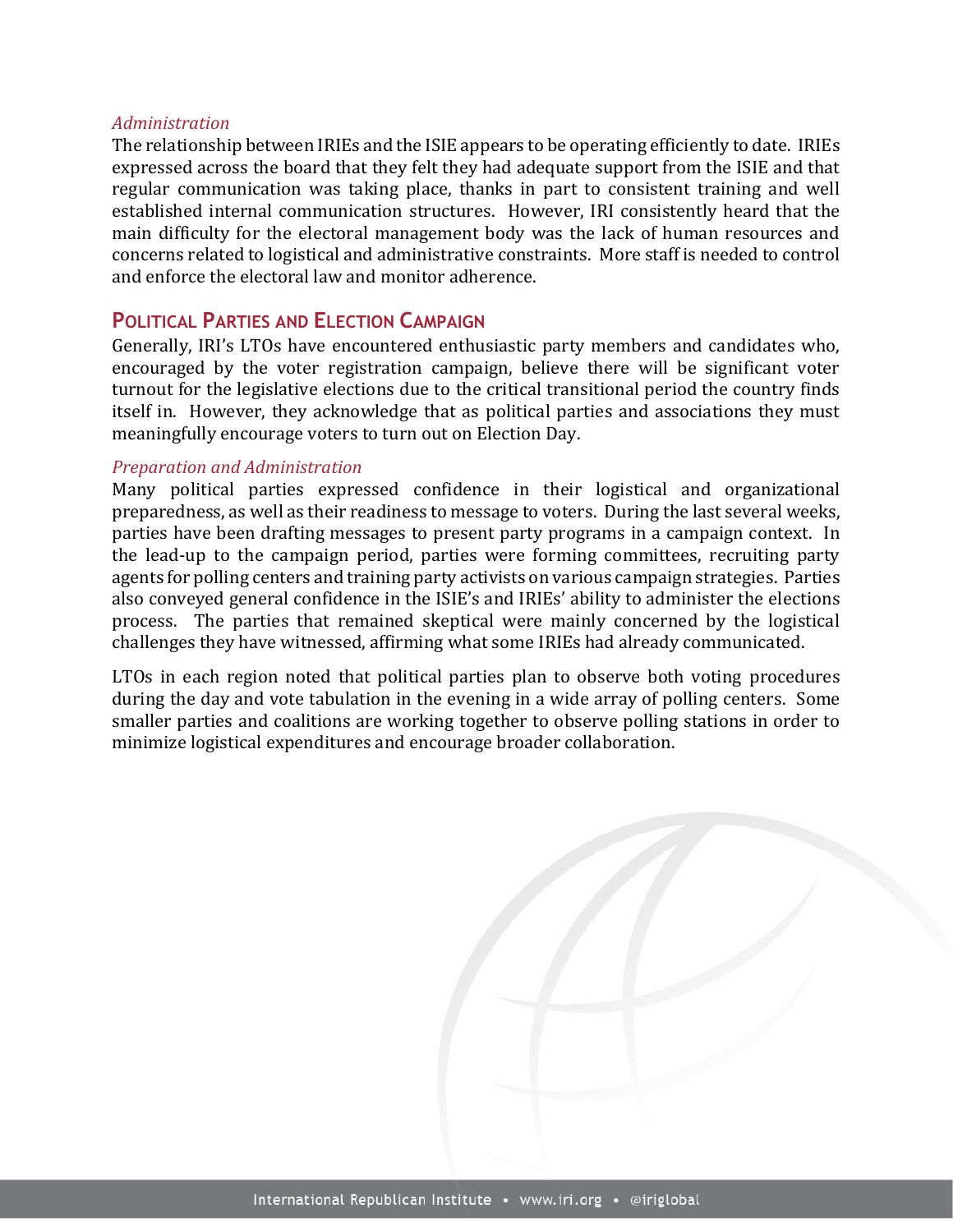#### *Election Campaign*

The campaign period began on October 4, 2014, with little fanfare due to the *Eid Al-Adha* holiday weekend. IRI teams did not witness any rallies or mass activities. The public spaces reserved for public party events were outlined with boxes showing the number registered to a political party list, which corresponds to the party's position on the ballot. These numbers, and the corresponding order of parties on ballots, are randomly selected and vary in different constituencies. So far, parties appear to be generally abiding by the campaigning rules, though, as



*An IRI long-term observer photographs campaign posters early in the campaign period*

mentioned previously, the destruction of party posters and campaigning before October 4 have been frequent violations. IRI anticipates much more activity in the coming weeks after the quiet start to the campaign period.

It is important to note that political parties similarly expressed dissatisfaction with the ambiguity surrounding the pre-campaign period. Parties accused each other of starting to campaign prior to the official campaign period as established by the electoral calendar, but it appears most parties engaged in this practice. Some of these instances have been reported directly to IRIEs; however there has not been extensive follow-up due to the growing responsibilities of the electoral administration. As previously mentioned, there is uncertainty between both the IRIEs and political parties as to what constitutes campaign activity. Regardless, it is clear parties took advantage of the ill-defined legal guidelines in the weeks leading up to the official launch of the campaign season.

#### *Women and Youth*

Elections stakeholders expressed excitement over the level of youth involvement in the elections; however, it is by no means certain what percentage of voters are youth. Civil society organizations tend to have predominately youth membership. IRIEs have been encouraged by the number of youth volunteers for polling center staff and controllers. Several parties submitted candidates on their lists who are in their twenties. In certain governorates some parties have more than 40 percent youth representation. Youth are gaining traction in several political parties that appear to have prioritized youth involvement.

IRI observers noted that many parties are concerned by the lack of women's representation. Tunisian electoral law institutes a "vertical zipper system" to ensure gender parity in the district party lists, with men and women candidates alternate down the list. In the south, in more conservative governorates in particular, IRI LTOs learned that it is difficult for political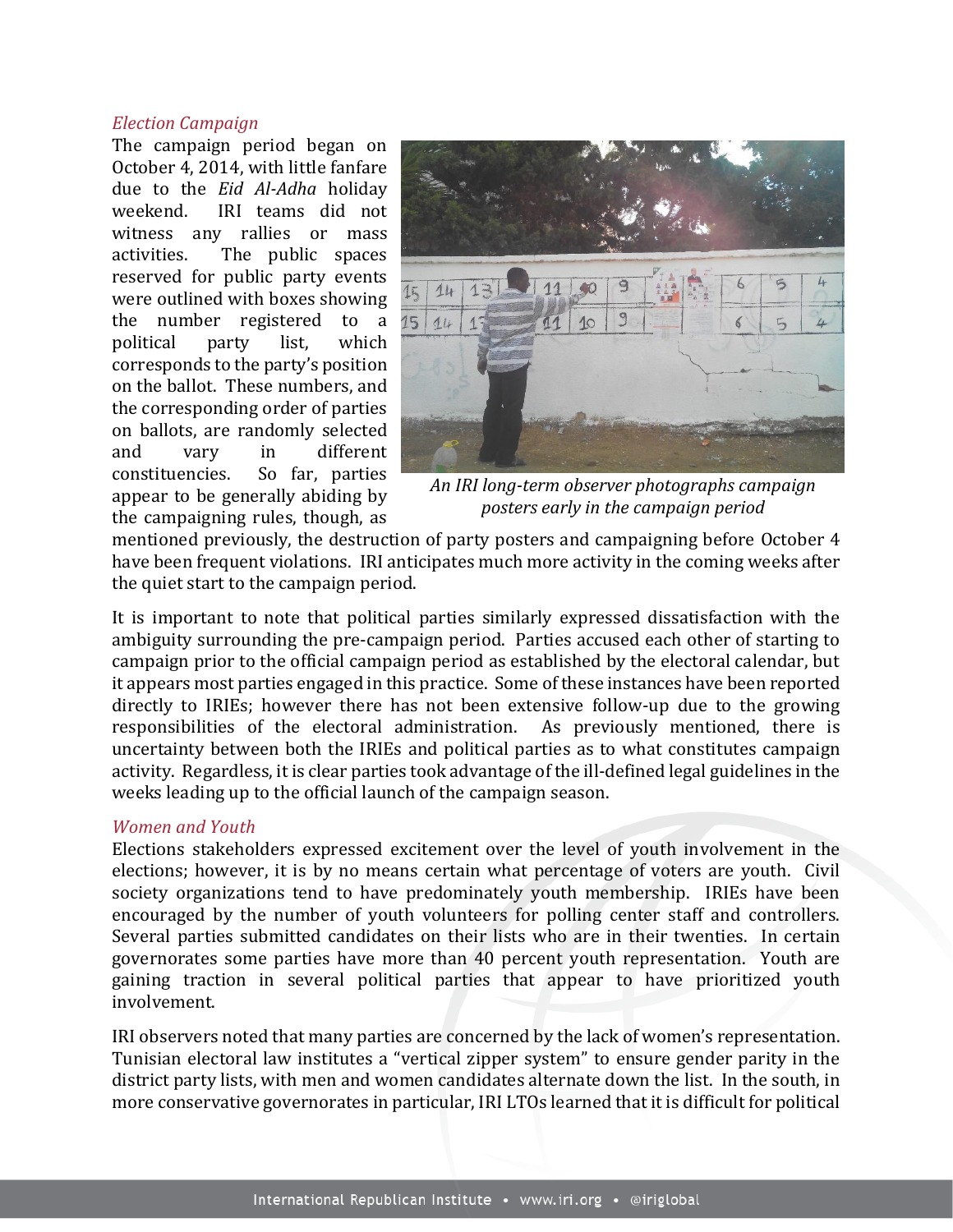parties, as well as independent lists, to integrate women in their lists and that most parties have not created space for women in their internal structures. In all, 145 party lists for the parliamentary elections had women candidates at the head of the list. However, IRI teams have met with women candidates running for office throughout the country.

### *Vote Buying and Intimidation*

Most of the parties that IRI met explained that vote buying is a common practice and often times accused of competitors. However, no parties presented proof or evidence of vote buying violations to IRI observers. Several parties expressed that they were aware of alleged vote buying during the period before the *Eid* celebration. In some instances in the south, parties alleged that hundreds of sheep were purchased and distributed in an effort to purchase votes. This concern is similar to the one IRI heard expressed at the start of the school year, in which vouchers for school supplies, featuring a party stamp, were handed out to families.

Related to these allegations are concerns that foreign financing is impacting the integrity of the campaign period. Smaller parties and independents argue that this has tipped the scales in terms of party competition. However, there are formal channels through which these claims must be processed, and providing concrete evidence in these cases is challenging.

There have been reports of alleged party intimidation throughout the campaign period. This is not unique to any particular party, as several parties have registered complaints, per the electoral law, to IRIEs, police, local courts and the media. Some cases reported to IRI LTOs covering Gafsa, Tozeur and Sfax have alleged political violence against activists and party members and, in one case, an independent candidate reported detention and physical abuse.

## **MEDIA ENVIRONMENT**

Media was tightly controlled during the Ben Ali regime, and the transition to more liberal, balanced media has been inconsistent. Most stakeholders think media is biased towards certain parties. The general consensus from stakeholders is that media is not playing as useful a role in the electoral process, and in voter education in particular, as it could be.

However, despite several complaints that IRI teams have received throughout the observation period about the lack of a more substantial media presence in the political and electoral process, political parties and civil society have seen more traction with the media in recent weeks. With elections just two weeks away, media coverage could still assist voter education, particularly during the present campaign period.

## **PARTICIPATION OF UNDERREPRESENTED GROUPS**

The revolution seems to have been lost to some in Tunisia, particularly among youth who envisioned a more dramatic, if not ideal transition. A struggling economy and the growing impatience of unemployed youth seems to have increased disillusionment as it relates to the upcoming elections. IRI LTOs sensed this especially in the south and in more rural communities.

However, IRI teams have encountered several youth and women organizations that are actively and creatively engaged in the political and electoral process. LTOs also observed a